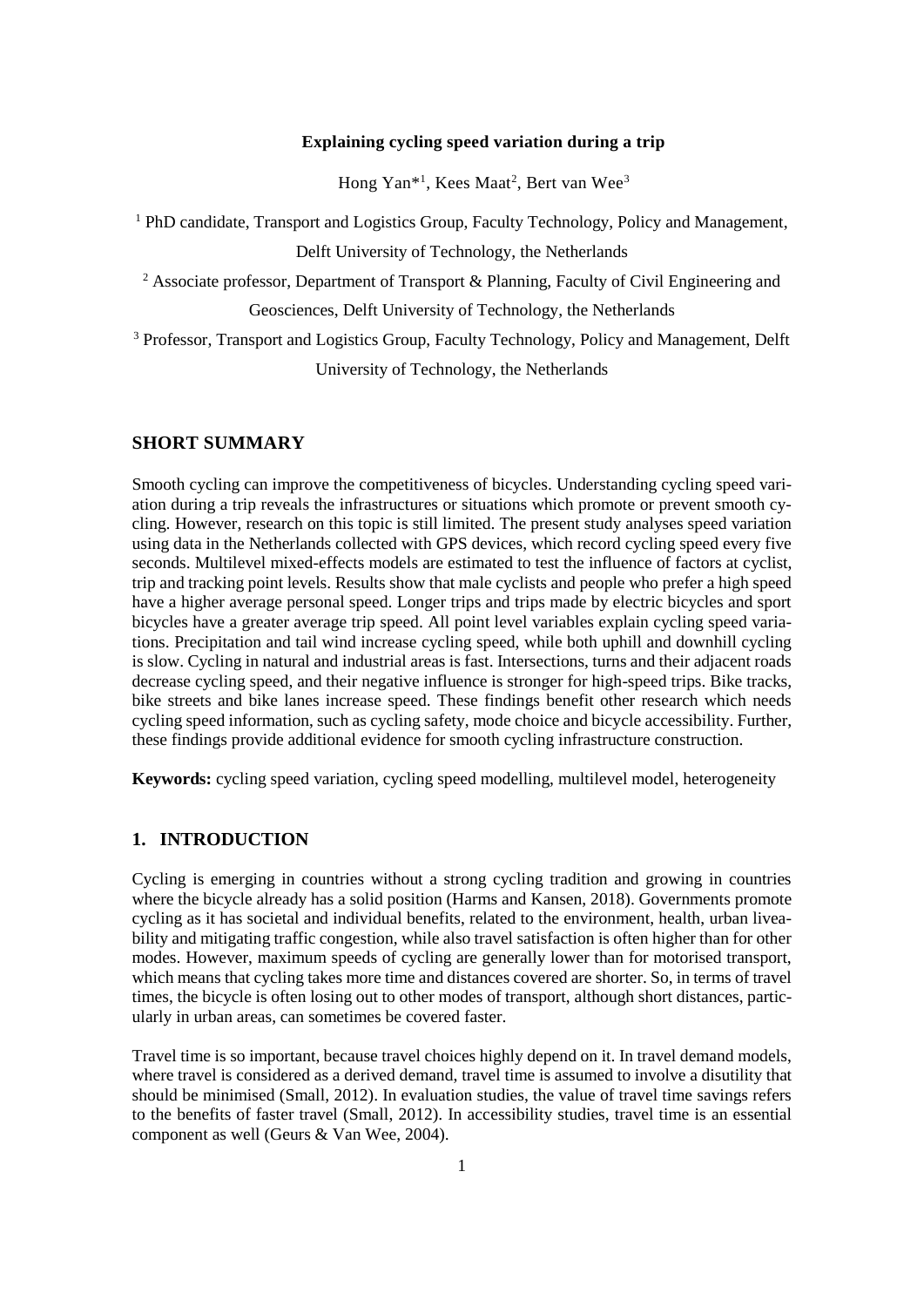Applied to cycling, it can be assumed that a smooth flow and reduction of delays will make cycling more competitive with other modes of transport (Hamilton and Wichman, 2018). On the other hand, higher speeds are also associated with accident risks (Schepers et al., 2017). Furthermore, cycling speeds and the variety of speeds into everyday use tend to increase with the adoption of electric bicycles. Moreover, governments tend to build better infrastructure, such as bicycle express paths which allow cyclists to increase their speeds. In order for cyclists to cycle as smoothly as possible and to allow them to maintain the speed levels they prefer, taking into account safety, it is necessary from a policy perspective to know to what extent speeds vary during trips. The average speed of cyclists says little about the obstacles they encounter on the route. The variation during the ride, however, provides insight into the locations where cyclists accelerate, slow down or maintain their speed. By linking speed and characteristics of geographical positions, insight is gained into the effect of differences in infrastructure, urbanisation and traffic density on speed. Such insight helps policy makers and road authorities to remove speed barriers.

However, there is remarkably little attention paid to the speed component of cycling in the literature (Strauss and Miranda-Moreno, 2017). The research that does, typically measures speed at fixed locations (Opiela et al., 1980), and considers the average speed of an entire ride (Schantz, 2017) or at best speeds per trip segment (EI-Geneidy et al., 2007). Understanding of the factors that influence the variation in cycling speed during the trip is still limited (Arnesen et al., 2019; Clarry et al., 2019).

This paper departs from the premise that cycling speed varies during the ride. By measuring the speed continuously, we identify for each geographical position during the ride the factors that determine speed and consequently the variation in speed. For this purpose, GPS devices measure in a continuous sequence the so-called tracking points, i.e. the geo-positions and the corresponding times. The factors that are assumed to influence along the way are infrastructural features and the built environment, as well as local wind and precipitation circumstances. However, speeds vary not only due to factors that occur during the trip, but are also influenced on higher scale levels. Some factors are the same for the entire trip, but differ between trips. This concerns situational circumstances, such as the weather and the amount of light. Also the bicycle type can differ between rides (even between rides by the same person). The cyclist represents the highest level, with differences in gender, age, health and preferences having an influence. By using a multilevel approach, the independence of the observations, i.e. geopositions within trips, and of trips per respondent is controlled for, and the contribution of each level is identified. Data was collected in the Netherlands using a survey and recording by GPS-based devices.

## **2. METHODOLOGY**

### *Cycling Data collection*

In this study, 64 respondents tracked their trips with a GPS device (Prime AT PLT) for seven consecutive days between the end of November 2020 and the start of January 2021 in some cities of the Netherlands. Participants were invited to fill out a survey, where socio-demographics, bicycle ownership, cycling experience as well as preferences were asked. In addition, the cycling behaviour changes during the Covid-19 pandemic were asked. The GPS device recorded each five seconds a timestamp, its geographical position (latitude, longitude and altitude), moving direction and speed. The data was continuously online collected. The bicycle trips were detected from row GPS data, and those trips short than 500 m were removed. Finally, there are there are 58,979 tracking point from 508 trips made by 60 cyclists.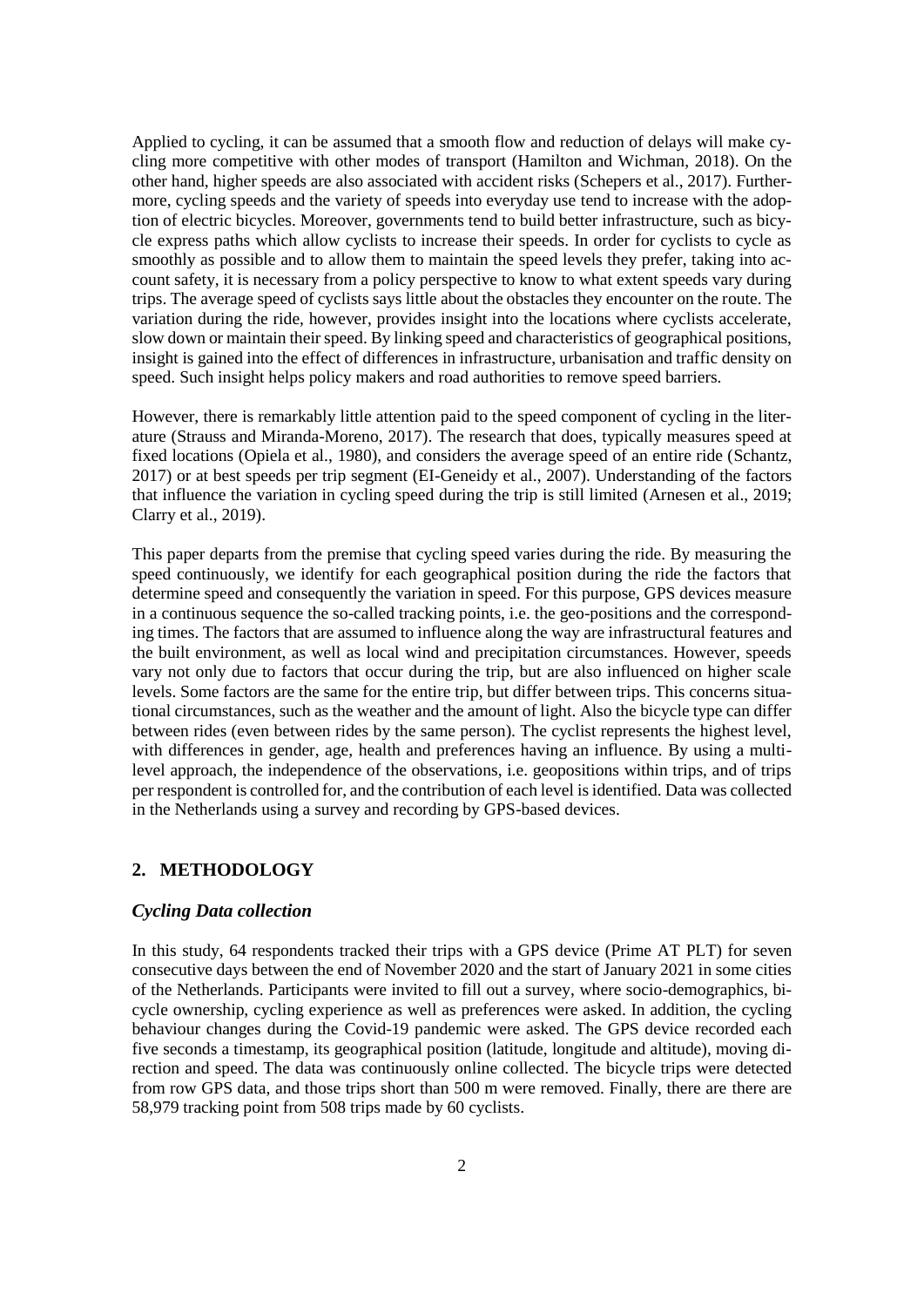#### *Variables*

Cycling speed is the most important variable in this study. Speed at every tracking point reported by GPS devices is adopted, after comparing different speed measures. We assume that cycling speed is influenced by cyclists' characteristics, i.e. socio-demographics and preferences, characteristics of the bicycle used for trips and trip attributes. Some spatial variated factors, including cycling infrastructures, land-use and slopes as well as temporal variated precipitation and wind are also expected to affect cycling speed. Besides, the nested-data structure is also considered in this study. As the conceptual model shows, tracking points are nested into trips which are further nested into different cyclists.



**Figure 1. Conceptual model**

## *Modelling method*

Three level mixed effect models were estimated to test the determinants of cycling speed variation. In existing studies, the simple linear regression model was most used statistical method, but it is less suitable for explaining cycling speed variation. One basic underlying assumption of the OLS regression is that observations should be independent. However, this is unrealistic in studies explaining cycling speed variation, especially for those with the segment or tracking point as the analysis unit. Cycling speed data are the nested data, whose lower level observations are nested within a higher level. Different trips of one cyclist have similar attributes, and segments or points belonging to a trip have some characteristics in the same. Compared to the linear regression model, the multilevel model can process the nested data and solve the dependence of observations (Clarry et al., 2019). In this study, tracking points are nested within trips which were furthermore nested within cyclists. Therefore, the three-level multilevel model is adopted.

We first estimate a null model (model 1) to check the speed variance components at different levels, and the existence of cyclist and trip heterogeneity. Then cyclist-level and trip-level variables are added into Model 2 to see the explanation of cyclist and trip heterogeneity. Based on it, precipitation, wind, slope and land-use are added into Model 3, and land-use are replaced by bicycle infrastructures into Model 4. These two models mainly explain cycling speed variation during a trip. Land-use and bicycle infrastructures are separated because of the correlation. For example, intersections are denser in built up areas. Model 4 also introduces random slopes of some infrastructure variables across trips, i.e. before signalised, since the influence of these variables is expected to vary across trips.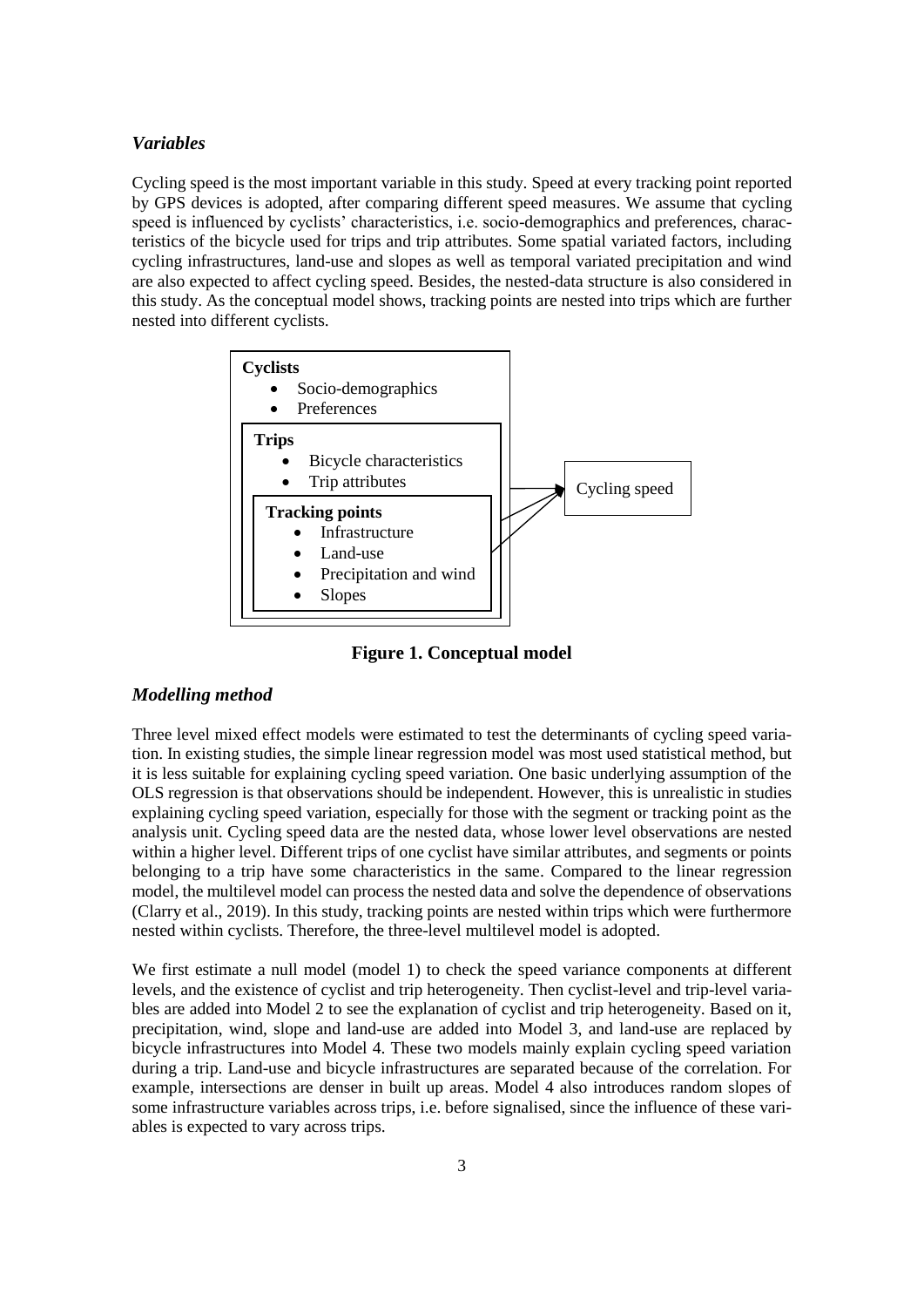### **3. RESULTS**

Table 1 shows the model results. Because of space limitation, not all variables are present. The model is constructed stepwise, with the columns indicating the successive steps, starting with the null model (1) and then adding the additional variables (2-4). The stepwise construction of the model shows increasing model fits and decreasing remaining speed variance, where the effects of the variables are fairly stable, suggesting the robustness of these models.

The null model shows variance components of the cyclist (7.86), trip (5.47) and tracking point (13.13) levels, showing that 29.7% and 20.7% of the total variance in cycling speed are due to between-cyclist differences and between-trip differences respectively, while within-trip differences account for about half of the total variance (49.6%). Substantial variances at the cyclist and trip levels also illustrate the existence of cyclist heterogeneity and trip heterogeneity.

## *The influence of cyclist and trip level variables*

Cyclist characteristics influence the average personal speed, explaining the heterogeneity of cyclists. Among them, gender and two preferences significantly influence cycling speed. Men cycle about 1 km/h faster than women. Cyclists who prefer high speeds cycle faster, while those who prefer separated bicycle paths because of safety concerns tend to cycle slower. Many other characteristics, such as income, education, household types, cycling experiences and other safety concerns, were insignificant and excluded.

Similarly, trip conditions influence the average trip speed. Normal electric bicycles are 3 km/h faster than city bicycles, and sport bicycles are 4 km/h faster. Longer trips tend to have a higher speed, but this effect is negligible. Dark conditions reduce speed by 0.6 km/h. Humidity slightly increases cycling speed, while temperature has no influence.

#### *The influence of point level variables*

All point level variables influence speed variation during a trip. The effects of most variables are significant and intuitive. Slope, precipitation and wind are included in both Model 3 and 4. Results show that cycling uphill is 1.6 km/h slower than on flat roads. Unexpectedly, cycling downhill also decreases speed by 1.2 km/h. Precipitation increases cycling speed. Cycling with tailwinds and side-winds, especially the strong tailwind, is faster, while headwinds were found indifferent.

Land-use is added in Model 3, and bicycle infrastructures are added in Model 4. Compared to built-up areas, speeds are higher in natural and industrial areas, and lower in transport areas. Cycling on bike streets, bike tracks and bike paths along roads is faster than on residential roads, which shows that bicycle facilities are also useful for speed. Cycling in pedestrian areas is slower, which makes sense. Unexpectedly, solitary bike paths do not influence cycling speed. Bridges and tunnels are negatively related to speed. All three kinds of intersections decrease cycling speed, and signalised intersections have the greatest effect, reducing cycling speed by 3.5 km/h. Cycling before intersections and turns is over 2 km/h slower, while it is only about 1 km/h slower after the intersections/turns.

The random slope for the variable "before signalised" is considered at the trip level in Model 4. The covariance between the trip intercept and the trip slope of "before signalised" is -2.21, showing that it tends to be smaller with the increase in the trip intercept. In other words, high-speed trips decelerate more before signalised intersections. This effect also applies to signalised intersections, pedestrian areas and before/after intersections/turns, meaning their negative effects on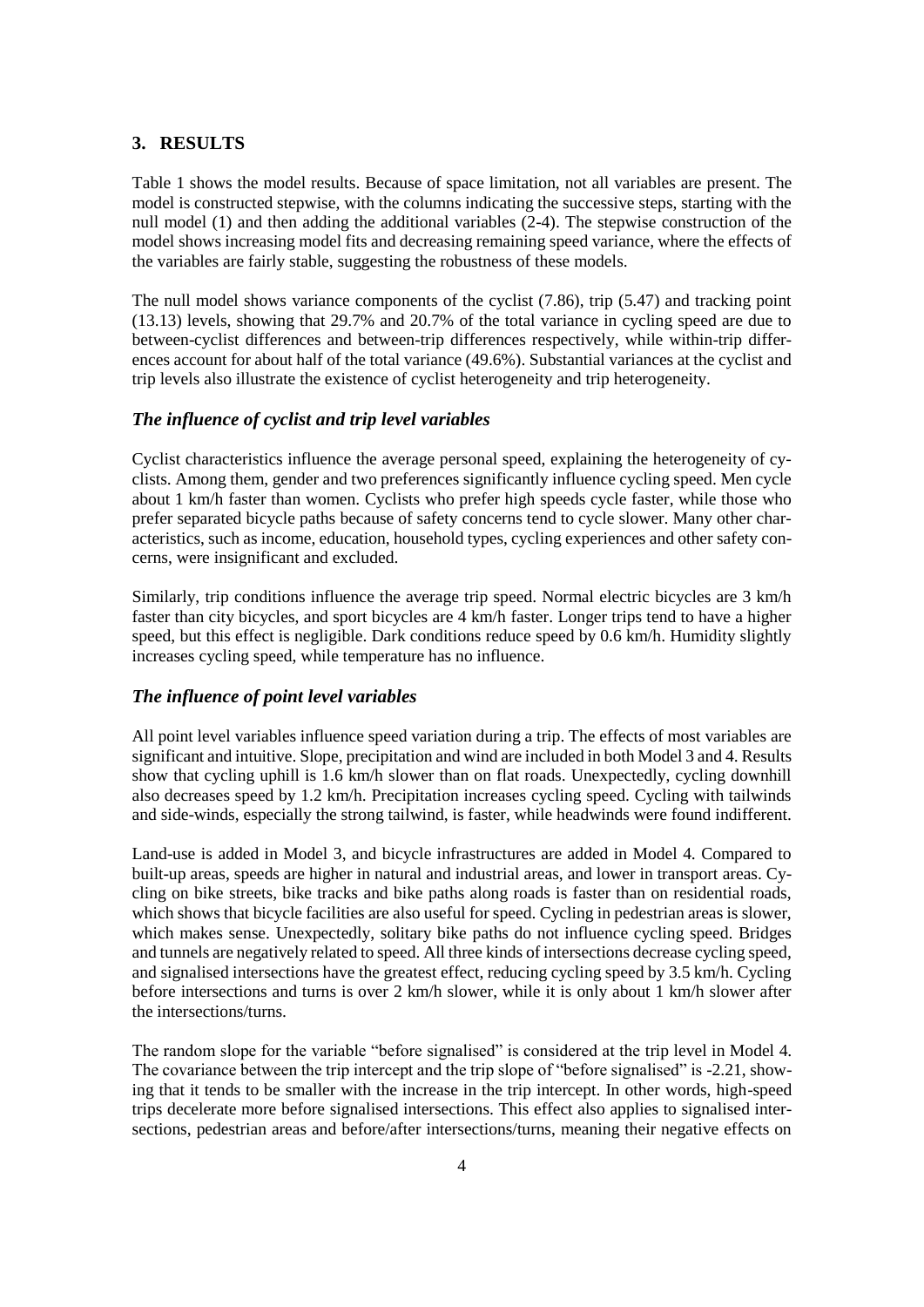cycling speed are higher for trips with higher speeds. However, the effect of after turns and intersections is lesser than before.

| <b>Variables</b>                                                                | <b>Model 1</b><br><b>Null</b><br>model | <b>Model 2</b><br><b>Controlled for</b><br>cyclist and trip<br>level variables | <b>Model 3</b><br><b>Controlled</b><br>for land-use | <b>Model 4</b><br><b>Controlled</b><br>for infra-<br>structures |
|---------------------------------------------------------------------------------|----------------------------------------|--------------------------------------------------------------------------------|-----------------------------------------------------|-----------------------------------------------------------------|
| <b>Cyclist-level</b>                                                            |                                        |                                                                                |                                                     |                                                                 |
| Age                                                                             |                                        | 0.012                                                                          | 0.007                                               | 0.004                                                           |
| Female                                                                          |                                        | $-1.051*$                                                                      | $-0.913*$                                           | $-0.846*$                                                       |
| Health condition                                                                |                                        | 0.421                                                                          | 0.383                                               | 0.342                                                           |
| Preference separated path                                                       |                                        | $-0.440*$                                                                      | $-0.483**$                                          | $-0.480**$                                                      |
| Preference high speed                                                           |                                        | $1.245***$                                                                     | $1.170***$                                          | $1.176***$                                                      |
| <b>Trip-level</b>                                                               |                                        |                                                                                |                                                     |                                                                 |
| Bicycles, city bike as ref.                                                     |                                        |                                                                                |                                                     |                                                                 |
| E-bikes                                                                         |                                        | $3.226***$                                                                     | 2.962***                                            | 2.748***                                                        |
| Mountain/Racing bikes                                                           |                                        | 4.171***                                                                       | 3.885***                                            | 4.001***                                                        |
| <b>Point-level</b>                                                              |                                        |                                                                                |                                                     |                                                                 |
| Slope, flat road as ref.                                                        |                                        |                                                                                |                                                     |                                                                 |
| Downhill                                                                        |                                        |                                                                                | $-1.197***$                                         | $-1.100***$                                                     |
| Uphill                                                                          |                                        |                                                                                | $-1.641***$                                         | $-1.556***$                                                     |
| Land-use, built up area as ref.                                                 |                                        |                                                                                |                                                     |                                                                 |
| Semi built up area                                                              |                                        |                                                                                | 0.025                                               |                                                                 |
| Transport use area                                                              |                                        |                                                                                | $-0.619***$                                         |                                                                 |
| Industry use area                                                               |                                        |                                                                                | $0.286***$                                          |                                                                 |
| Nature area                                                                     |                                        |                                                                                | $0.518***$                                          |                                                                 |
| Bike lane, residential road as ref.                                             |                                        |                                                                                |                                                     |                                                                 |
| Pedestrian areas                                                                |                                        |                                                                                |                                                     | $-0.658***$                                                     |
| <b>Bike</b> street                                                              |                                        |                                                                                |                                                     | $0.750***$                                                      |
| Bike track                                                                      |                                        |                                                                                |                                                     | $0.816***$                                                      |
| Bike path along road                                                            |                                        |                                                                                |                                                     | $0.327***$                                                      |
| Solitary bike path                                                              |                                        |                                                                                |                                                     | 0.025                                                           |
| Before/after intersection, others as                                            |                                        |                                                                                |                                                     |                                                                 |
| ref.                                                                            |                                        |                                                                                |                                                     |                                                                 |
| After non-signalised                                                            |                                        |                                                                                |                                                     | $-0.570***$                                                     |
| After signalised                                                                |                                        |                                                                                |                                                     | $-0.189$                                                        |
| Before non-signalised                                                           |                                        |                                                                                |                                                     | $-2.254***$                                                     |
| Before signalised                                                               |                                        |                                                                                |                                                     | $-3.830***$                                                     |
| Constants                                                                       | 15.237                                 | $7.143***$                                                                     | 8.338***                                            | 9.057***                                                        |
| <b>Random</b> intercept                                                         |                                        |                                                                                |                                                     |                                                                 |
| Cyclist variance                                                                | 7.864                                  | 2.109                                                                          | 1.909                                               | 1.755                                                           |
| Trip variance                                                                   | 5.474                                  | 5.028                                                                          | 4.444                                               | 4.435                                                           |
| Tracking point variance                                                         | 13.132                                 | 13.132                                                                         | 12.562                                              | 11.559                                                          |
| <b>Random slope</b>                                                             |                                        |                                                                                |                                                     |                                                                 |
| Cov.                                                                            |                                        |                                                                                |                                                     | $-2.205$                                                        |
| Slope variance of before signalised<br>$* n > 0.1$ $* n > 0.05$ $* * n > 0.001$ |                                        |                                                                                |                                                     | 11.803                                                          |

# **Table 2: Model Results**

\*  $p < 0.1$  \*\* $p < 0.05$  \*\*\* $p < 0.001$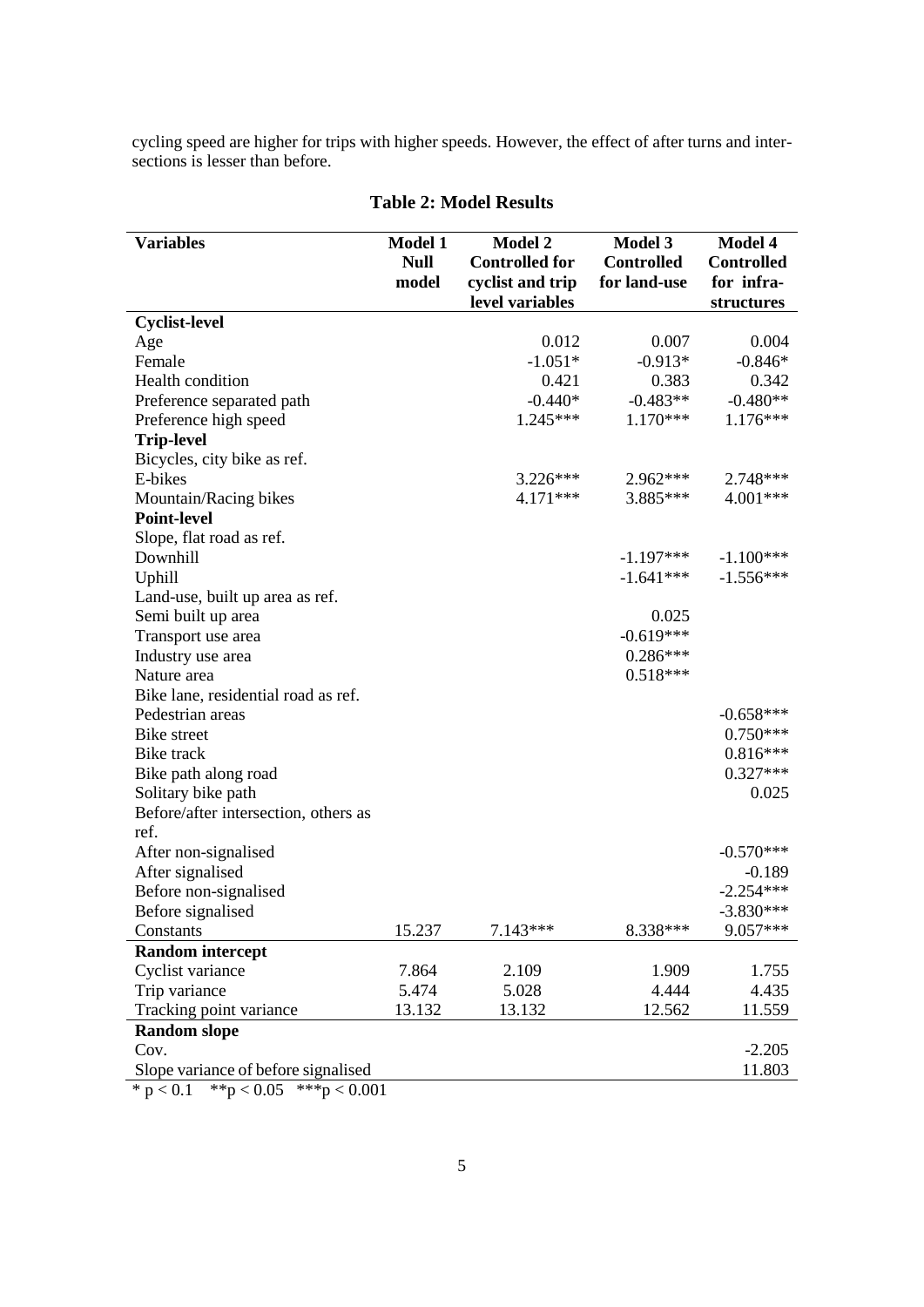#### **4. CONCLUSIONS**

This study departs from the assumption that cycling speed, together with distance determining travel time, greatly influences the choice of whether or not to cycle. Furthermore, we realise that speeds vary continuously during the trip. In order to allow cyclists to travel at their desired speed as much as possible, insight is needed into the factors that influence speed during the ride. To this end, multiple rides were recorded for multiple individuals using GPS in the Netherlands. Multilevel mixed-effects models were estimated on cycling speed as a function of individual attributes, bicycle types, conditions during trips (e.g. night), and variation at the route (e.g. slope, land-use and infrastructure).

Heterogeneity of cyclists and trips is related to the personal average speed and the trip average speed respectively. Male cyclists cycle faster than females. Cyclists who prefer a high speed cycle faster, while cyclists who prefer separated paths because of safety concerns have lower speeds. Trips made by electric bicycles and sport bicycles are faster. Longer trips are also related to high speeds. Cycling during the night is slow.

Cycling speed variation during a trip is explained by tracking point level factors, including precipitation, wind, slope, land-use and infrastructures. Cycling during rainy situations and tailwinds is faster. Both negative and positive slopes reduce cycling speed, while natural and industrial areas increase cycling speed. Big speed reductions happen at the places where deceleration is involved, such as intersections, turns and their adjacent roads. In addition, the negative influence of these factors on cycling speed is greater for high-speed trips. Moreover, cycling speed increases on bike tracks, bike streets and bike paths along roads.

Based on the results of the present study, better bicycle routes are an incentive for smooth cycling. First, any kind of on road bicycle facilities, such as bike paths, bike streets and bike tracks can support a high speed. Second, intersections and turns are the main speed barrier, and these speed limiting factors are more of a nuisance for faster cyclists. As average speeds increase, for instance due to electric bicycles, barriers are perceived as more of a hindrance. Third, cyclists who prefer high speed can cycle faster, while this can only be achieved in ideal situations. In cases with congestions or barriers, these faster cyclists are forced to keep the general speed. Therefore, providing more routes with bicycle facilities and without barriers is essential for smooth cycling.

#### **ACKNOWLEDGMENT**

We thank Maaike Kuiper, Jimme Smit and Harmke Vliek from Utrecht University for collecting data for this study.

#### **REFERENCES**

Arnesen, P., Malmin, O. K., and Dahl, E. 2019. A forward Markov model for predicting bicycle speed. *Transportation*, pp. 1-13.

Clarry, Andrew, Ahmadreza Faghih Imani, and Eric J. Miller. 2019. Where we ride faster? Examining cycling speed using smartphone GPS data. *Sustainable cities and society,* Vol*.* 49 pp. 101594.